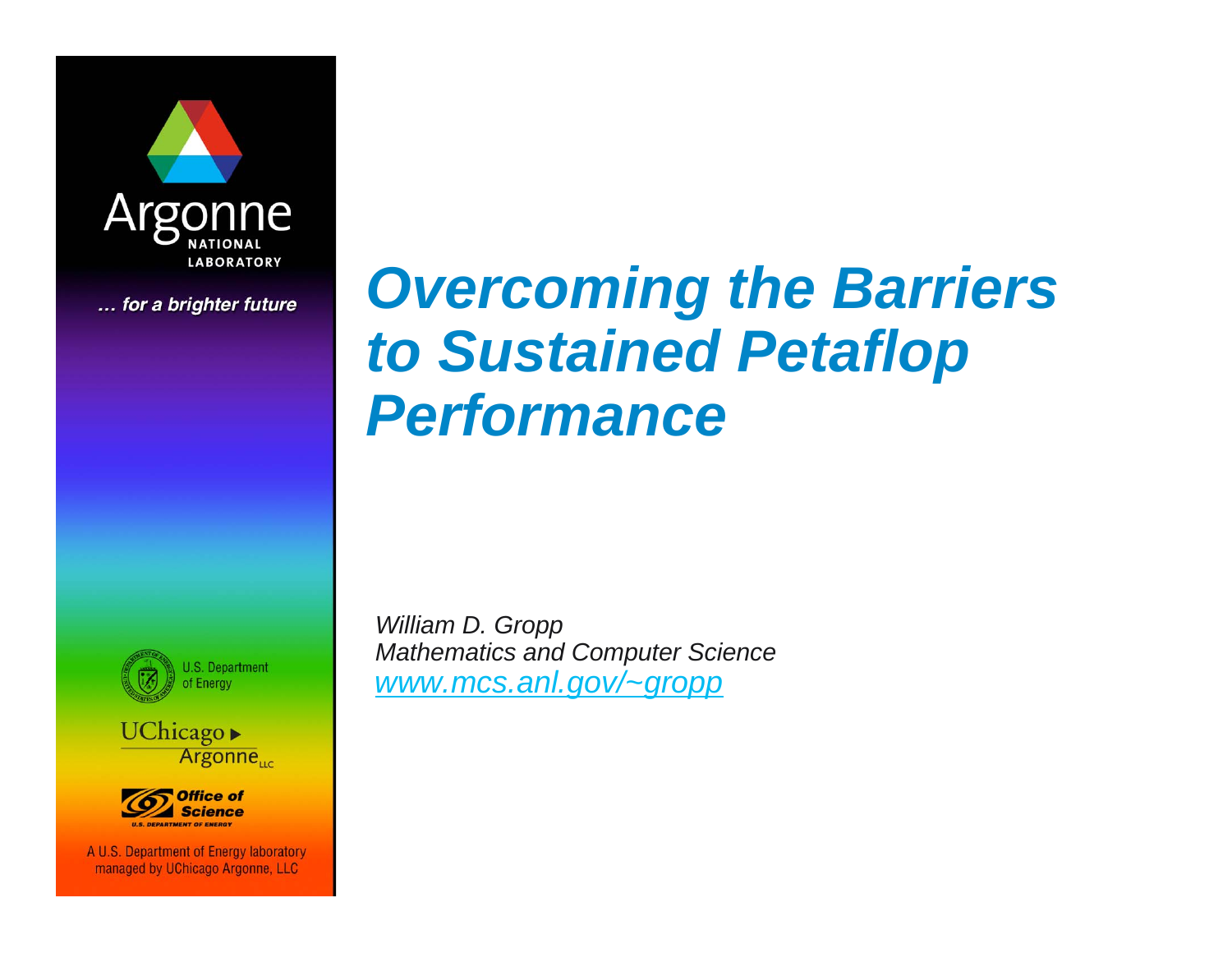# *But First…*

- Are we too CPU-centric?
- ■What about I/O?
	- What do applications *need* (not what are they doing)?
	- Will problems with scalable, parallel I/O be what keeps massively parallel machines from succeeding?
		- •*Are you sure? How much are you willing to bet? \$100M? \$200M?*

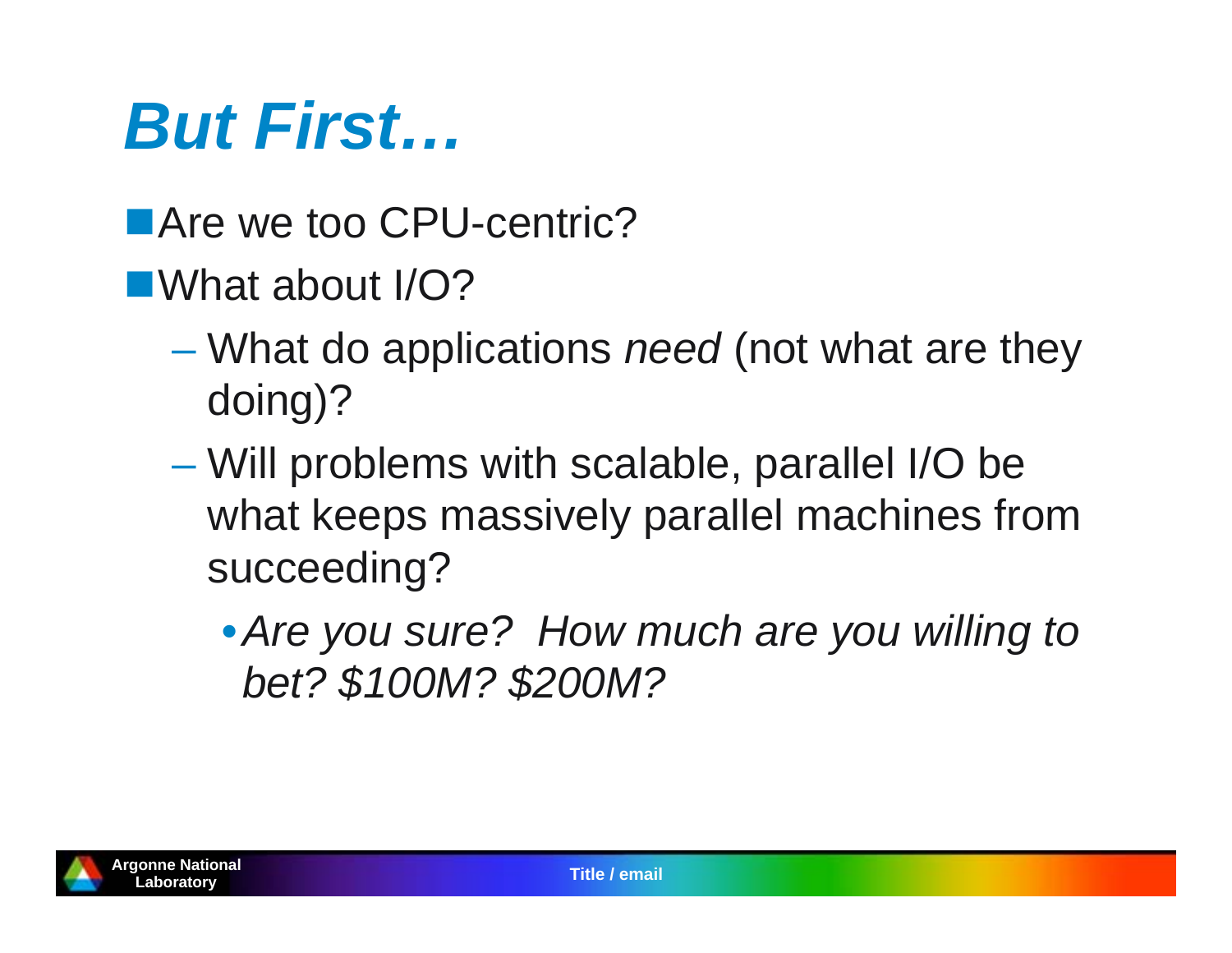### *Where will we get (Sustained) Performance?*

- ■Algorithms that are a better match for the architectures
- **Parallelism at all levels**
- **Concurrency at all levels**
- **A** major challenge is to realize these approaches in code



- **However the Company**  Most compilers do poorly with important kernels in computational science
- **However the Company**  Three examples - sparse matrix vector product, dense matrix-matrix multiply, flux calculation

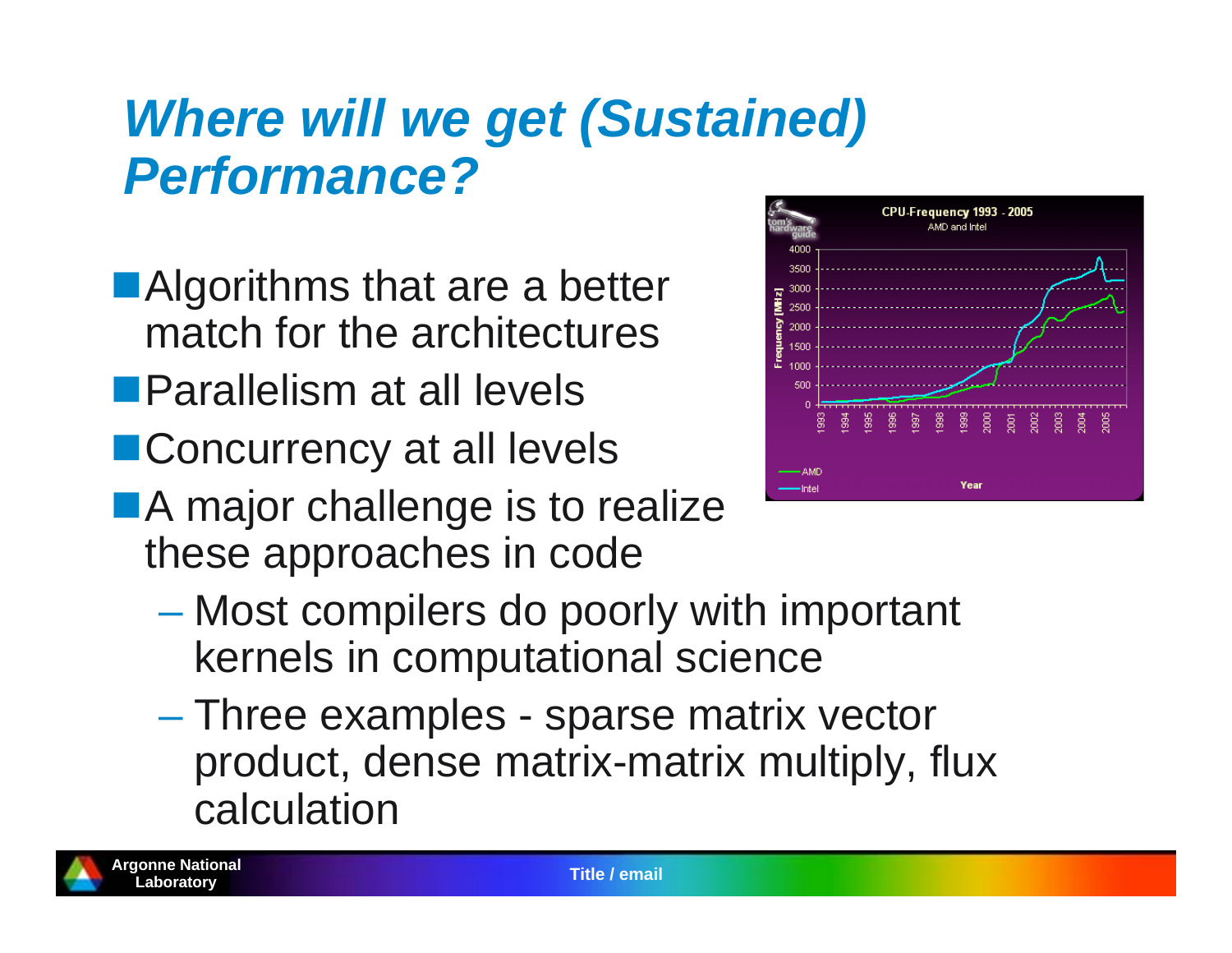#### *Realistic Measures of Peak Performance*

*Sparse Matrix Vector Product*

*One vector, matrix size, m = 90,708, nonzero entries nz = 5,047,120*

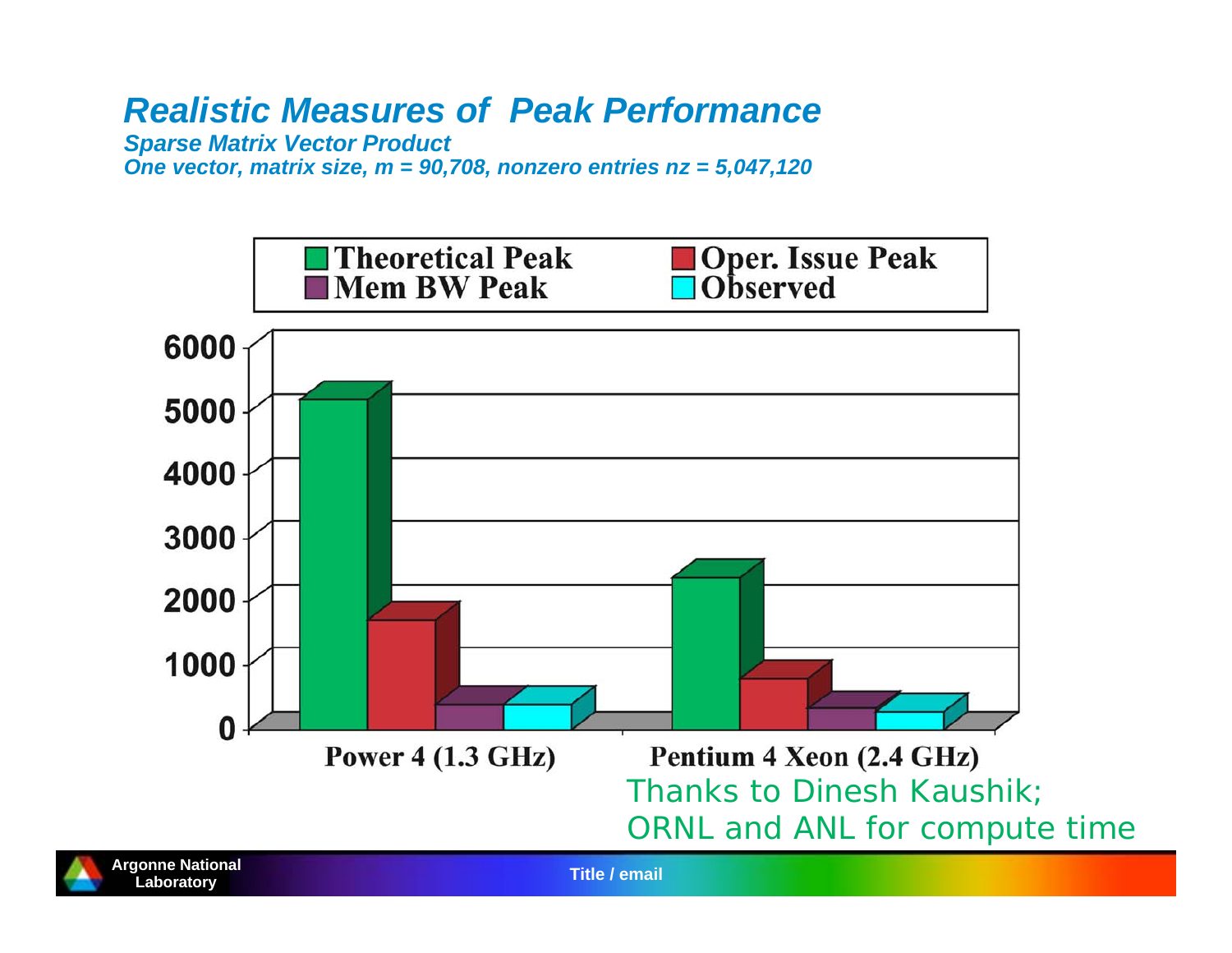#### *Very Few Compilers do well on DGEMM (n=500)*





**Laboratory Title / email**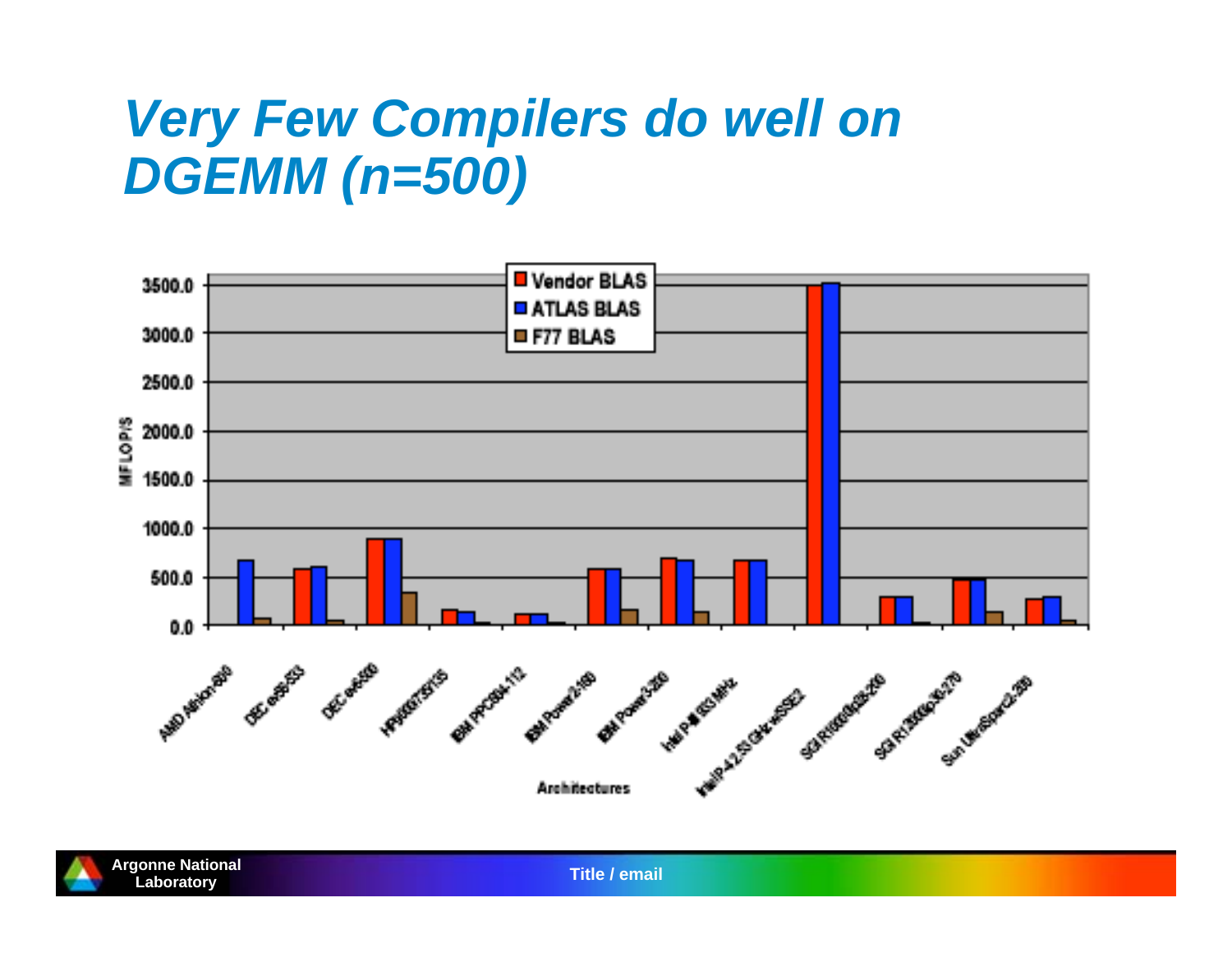#### *Effect of code transformations for uniprocessor performance*

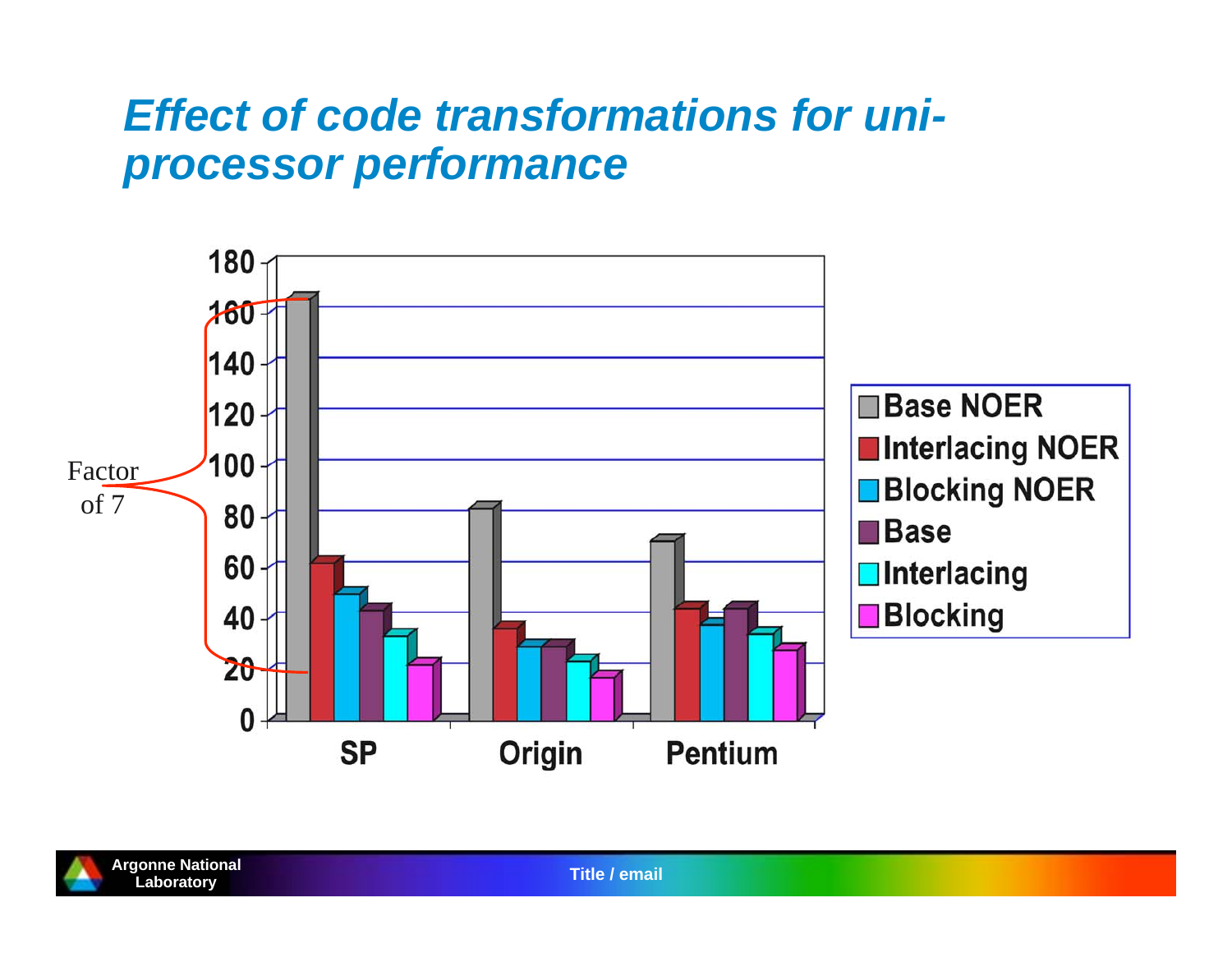### *Performance for Real Applications*

- **Dense matrix-matrix example shows that even for well-studied,** compute-bound kernels, compiler-generated code achieves only a small fraction of available performance
	- "Fortran" code uses "natural" loops, i.e., what a user would write for most code
	- Others use multi-level blocking, careful instruction scheduling etc.
- **Algorithms design also needs to take into account the capabilities of** the system, not just the hardware
	- Example: Cache-Oblivious Algorithms (http://supertech.lcs.mit.edu/cilk/papers/abstracts/abstract4.html)
- Adding concurrency (whether multicore or multiple processors) just adds to the problems

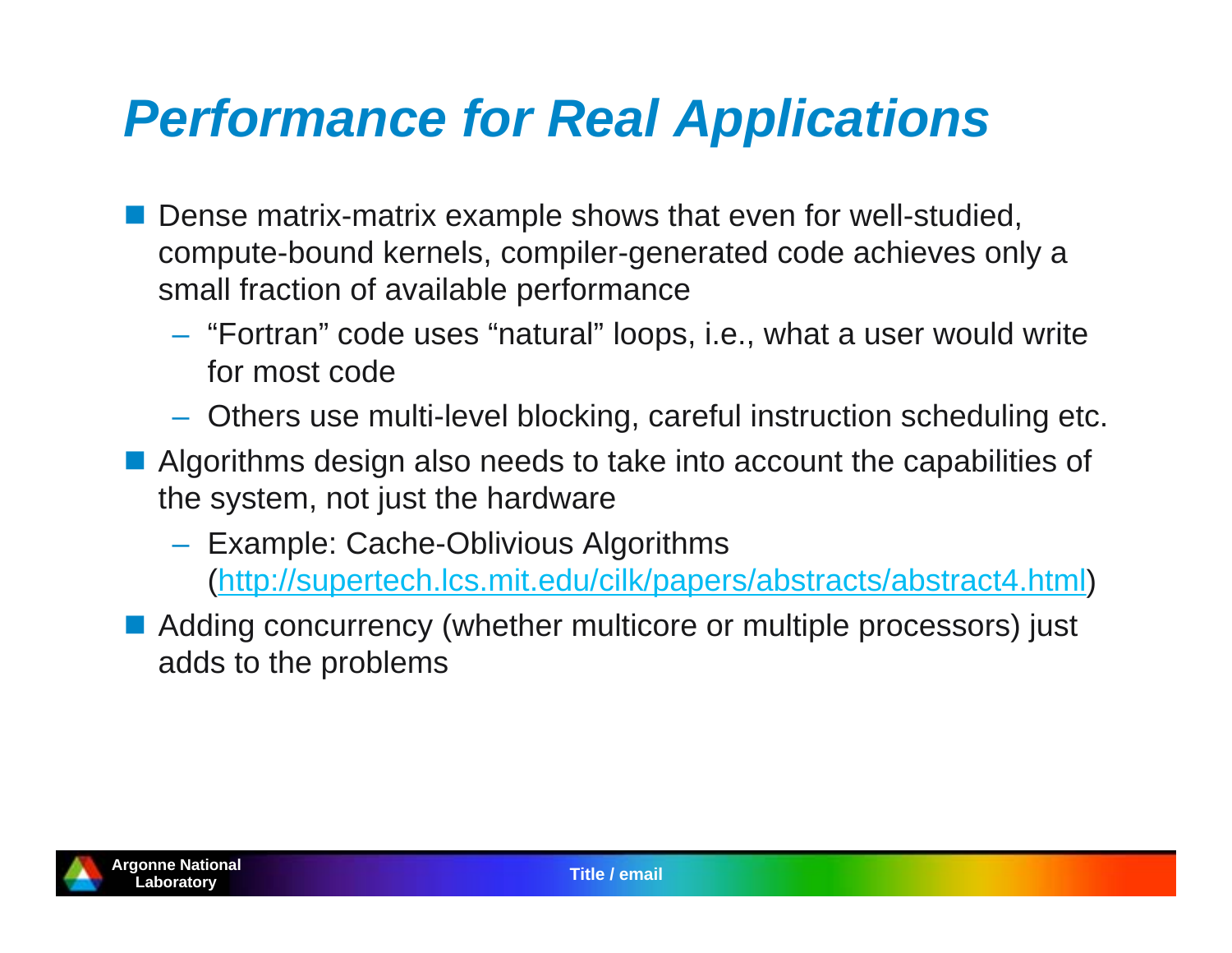### *Possible solutions*

- Single, integrated system
	- Best choice when it works
		- *Matlab*
- Current Terascale systems and many proposed petascale systems exploit hierarchy
	- Successful at many levels
		- *Cluster hardware*
		- *OS scalability*
	- We should apply this to productivity software
		- *The problem is hard*
		- *Apply classic and very successful Computer Science strategies to address the complexity of generating fast code for a wide range of user-defined data structures.*
- **How can we apply hierarchies?** 
	- One approach is to use libraries
		- *Limited by the operations envisioned by the library designer*
	- Another is to enhance the users ability to express the problem in source code

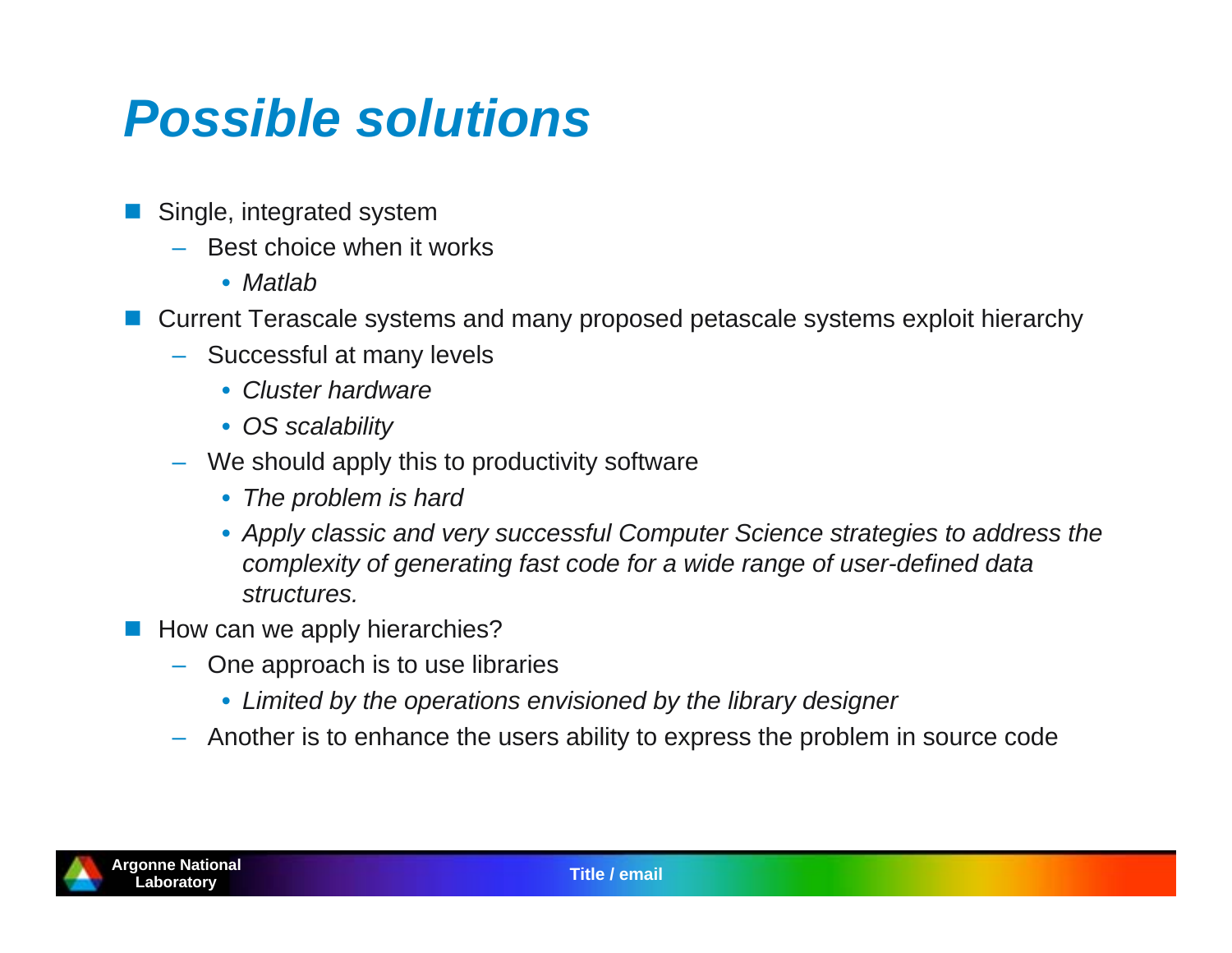#### *Annotations*

- **Aid in the introduction of hierarchy into the software** 
	- $-$  Its going to happen anyway, so make a virtue of it
- Create a "market" or ecosystem in transformation tools
- **Longer term issues** 
	- $-$  Integrate annotation language into "host" language to ensure type safety, ensure consistency (both syntactic and semantic), closer debugger integration, additional optimization opportunities through information sharing, …

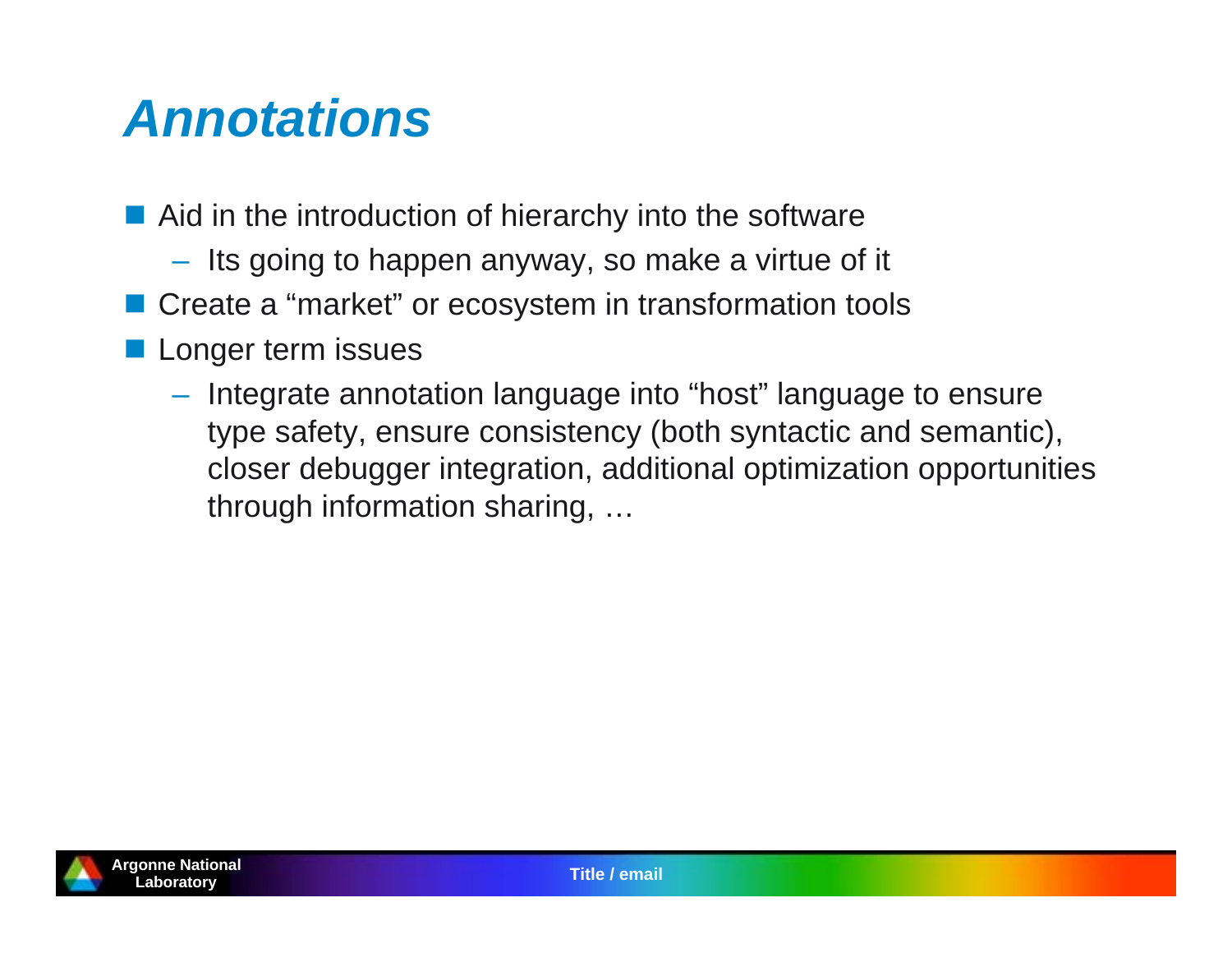### *Examples of the Challenges*

- Fast code for DGEMM (dense matrix-matrix multiply)
	- $-$  Code generated by ATLAS omitted to avoid blindness  $\circledcirc$
	- $-$  Example code from "Superscalar GEMM-based Level 3 BLAS", Gustavson et al on the next slide
- **PETSc code for sparse matrix operations** 
	- $-$  Includes unrolling and use of registers
	- Code for diagonal format is fast on cache-based systems but slow on vector systems.
		- *Too much code to rewrite by hand for new architectures*
- **E** MPI implementation of collective communication and computation
	- Complex algorithms for such simple operations as broadcast and reduce are far beyond a compiler's ability to create from simple code

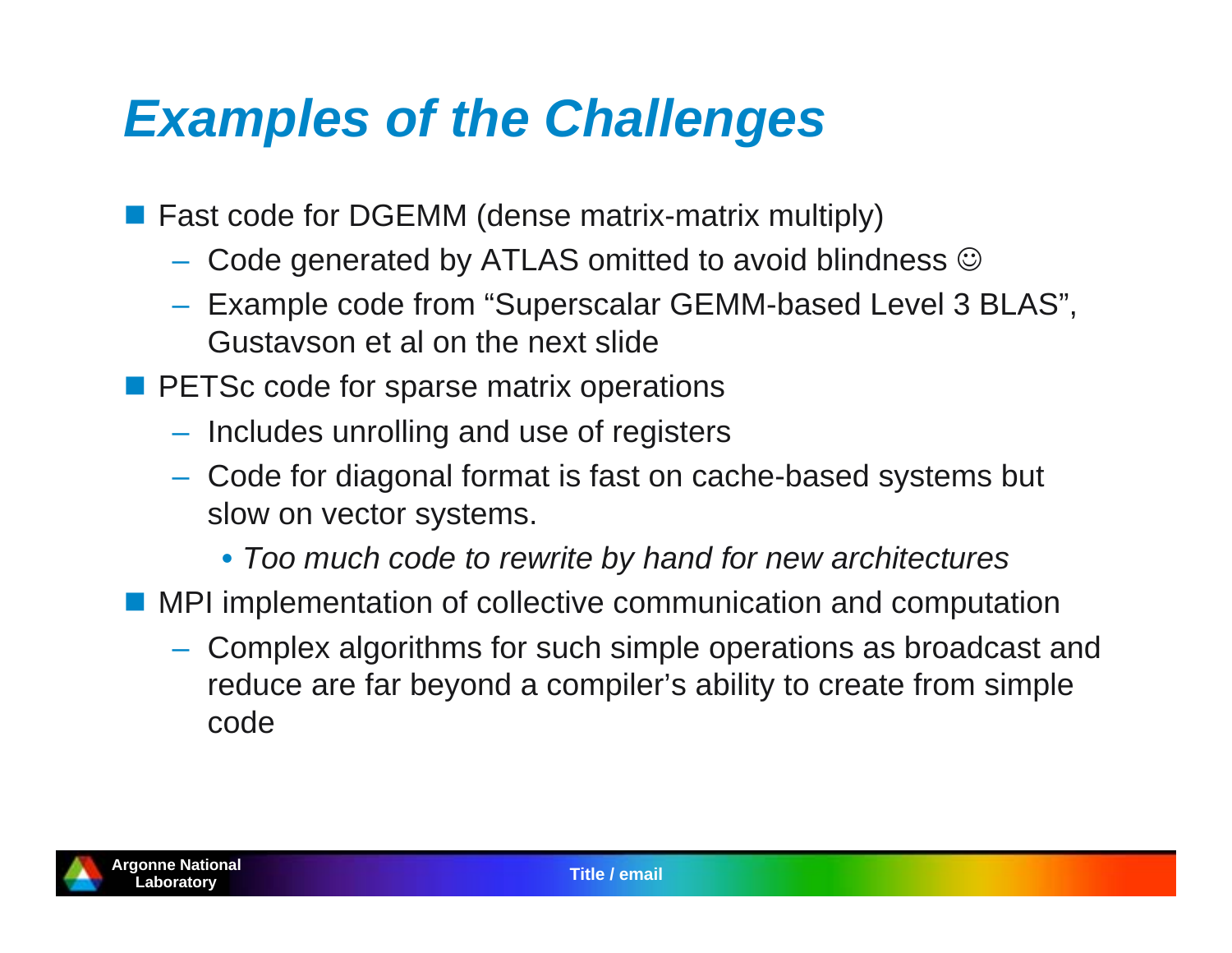### *A fast DGEMM (sample)*

 **SUBROUTINE DGEMM ( TRANSA, TRANSB, M, N, K, ALPHA, A, LDA, B, LDB, BETA, C, LDC** ) **... UISEC = ISEC-MOD( ISEC, 4 ) DO 390 J = JJ, JJ+UJSEC-1, 4 DO 360 I = II, II+UISEC-1, 4**   $F11 = DELTA*C( I.J )$  **F21 = DELTA\*C( I+1,J ) F12 = DELTA\*C( I,J+1 ) F22 = DELTA\*C( I+1,J+1 ) F13 = DELTA\*C( I,J+2 )**   $F23 = DELTA*C( I+1, J+2 )$  **F14 = DELTA\*C( I,J+3 )**   $F24 = DELTA*C( I+1, J+3 )$  **F31 = DELTA\*C( I+2,J ) F41 = DELTA\*C( I+3,J )**   $F32 = DELTA*C( I+2, J+1)$  $F42 = DELTA*C( I+3, J+1 )$  $F33 = DELTA*C( I+2, J+2 )$  $F43 = DELTA*C(T+3, J+2)$  $F34 = DELTA*C(T+2, J+3)$  $F44 = DELTA*C( I+3, J+3 )$  **DO 350 L = LL, LL+LSEC-1 F11 = F11 + T1( L-LL+1, I-II+1 )\* \$ T2( L-LL+1, J-JJ+1 ) F21 = F21 + T1( L-LL+1, I-II+2 )\* \$ T2( L-LL+1, J-JJ+1 )**   $F12 = F12 + T1($ L-LL+1, I-II+1)\*  **\$ T2( L-LL+1, J-JJ+2 )**   $F22 = F22 + T1($ L-LL+1, I-II+2  $)*$  **\$ T2( L-LL+1, J-JJ+2 )**   $F13 = F13 + T1($ L-LL+1, I-II+1)\*  **\$ T2( L-LL+1, J-JJ+3 )**   $F23 = F23 + T1( L-LL+1, L-II+2 )*$  **\$ T2( L-LL+1, J-JJ+3 )**   $F14 = F14 + T1( L-LL+1, L-III+1 )*$  **\$ T2( L-LL+1, J-JJ+4 )**   $F24 = F24 + T1($ L-LL+1, I-II+2  $)*$  **\$ T2( L-LL+1, J-JJ+4 )**   $F31 = F31 + T1($ L-LL+1, I-II+3 )\*  **\$ T2( L-LL+1, J-JJ+1 ) F41 = F41 + T1( L-LL+1, I-II+4 )\* \$ T2( L-LL+1, J-JJ+1 )**   $F32 = F32 + T1($ L-LL+1, I-II+3  $)*$  **\$ T2( L-LL+1, J-JJ+2 )**   $F42 = F42 + T1( L-LL+1, I-II+4 )*$  **\$ T2( L-LL+1, J-JJ+2 ) F33 = F33 + T1( L-LL+1, I-II+3 )\* \$ T2( L-LL+1, J-JJ+3 ) F43 = F43 + T1( L-LL+1, I-II+4 )\* \$ T2( L-LL+1, J-JJ+3 ) F34 = F34 + T1( L-LL+1, I-II+3 )\* \$ T2( L-LL+1, J-JJ+4 ) F44 = F44 + T1( L-LL+1, I-II+4 )\* \$ T2( L-LL+1, J-JJ+4 ) 350 CONTINUE ... \* End of DGEMM.** 

#### Why not just

do i=1,n do  $j=1,m$  $c(i, j) = 0$  do k=1,p  $c(i, j) = c(i, j) + a(i, k) * b(k, j)$  enddo enddo enddo

Note: This is just part of DGEMM!



**\*** 

 **END**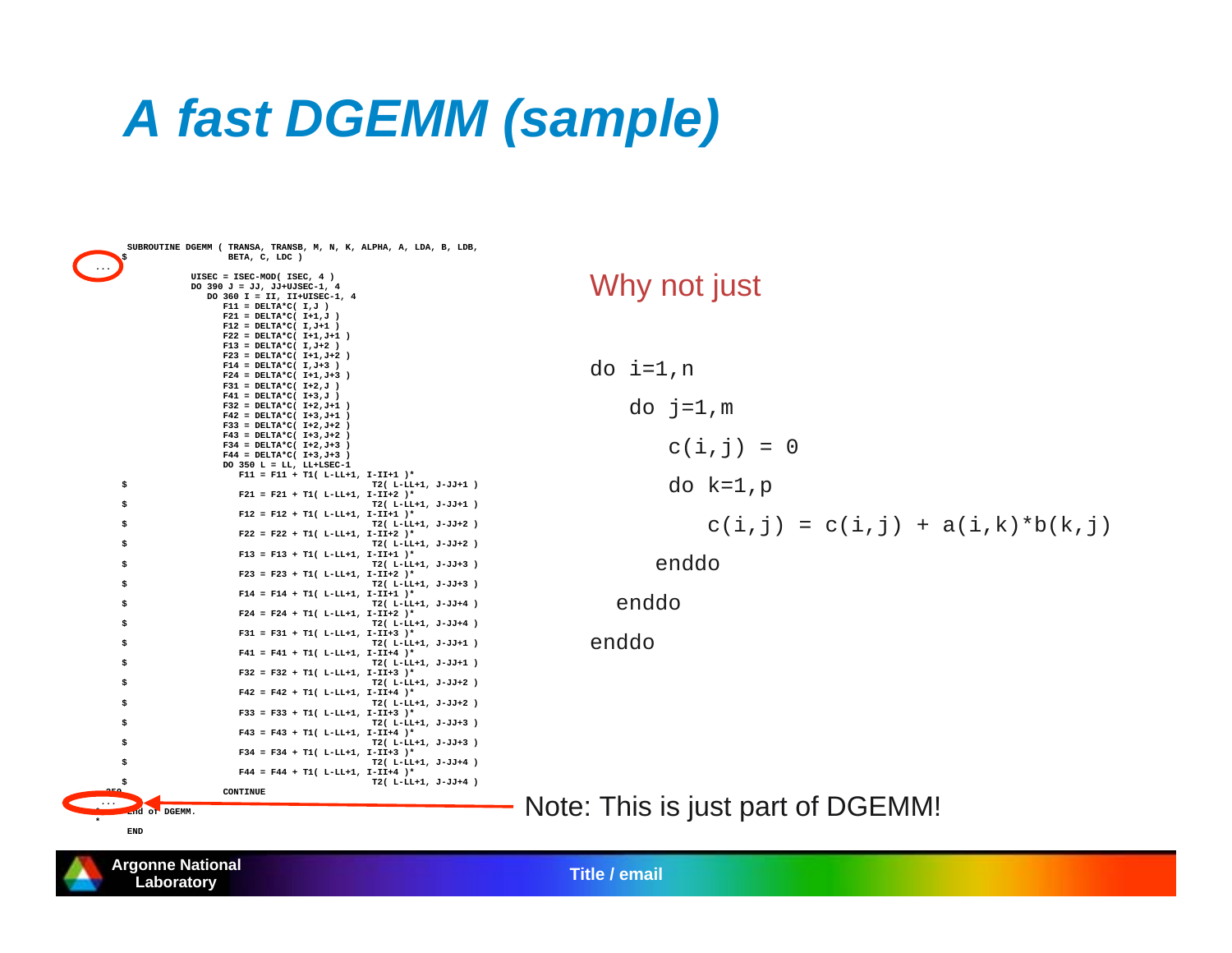#### *Performance of Matrix-Matrix Multiplication (MFlops/s vs. n2; n1 = n2; n3 = n2\*n2)*

*Intel Xeon 2.4 GHz, 512 KB L2 Cache, Intel Compilers at –O3 (Version 8.1), February 12, 2006*

 $\blacksquare$  Triply Nested Loops  $\blacksquare$  Hand Unrolled Loop  $\blacksquare$  DGEMM from Intel MKL





**Laboratory Title / email**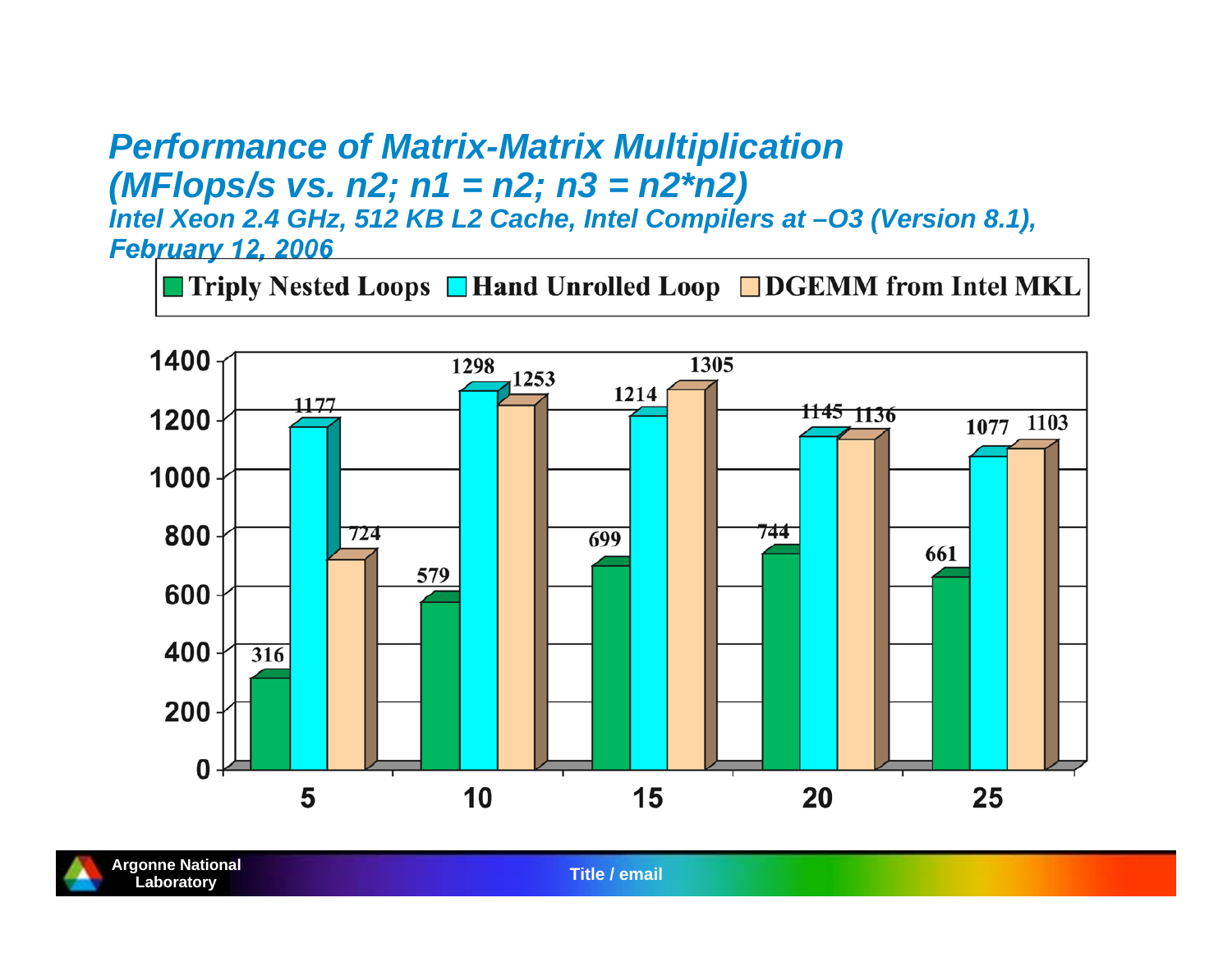#### *Observations*

- Much use of mechanical transformations of code to achieve better performance
	- $-$  Compilers do not do this well
		- *Too many other demands on the compiler*
- Use of carefully crafted algorithms for specific operations such as allreduce, matrix-matrix multiply
	- $-$  Far more challenging than the performance transformations
- **Increasing acceptance of some degree of automation in creating** code
	- ATLAS, PhiPAC, TCE
	- $-$  Source-to-source transformation systems
		- *E.g., ROSE, Aspect Oriented Programming (asod.net)*

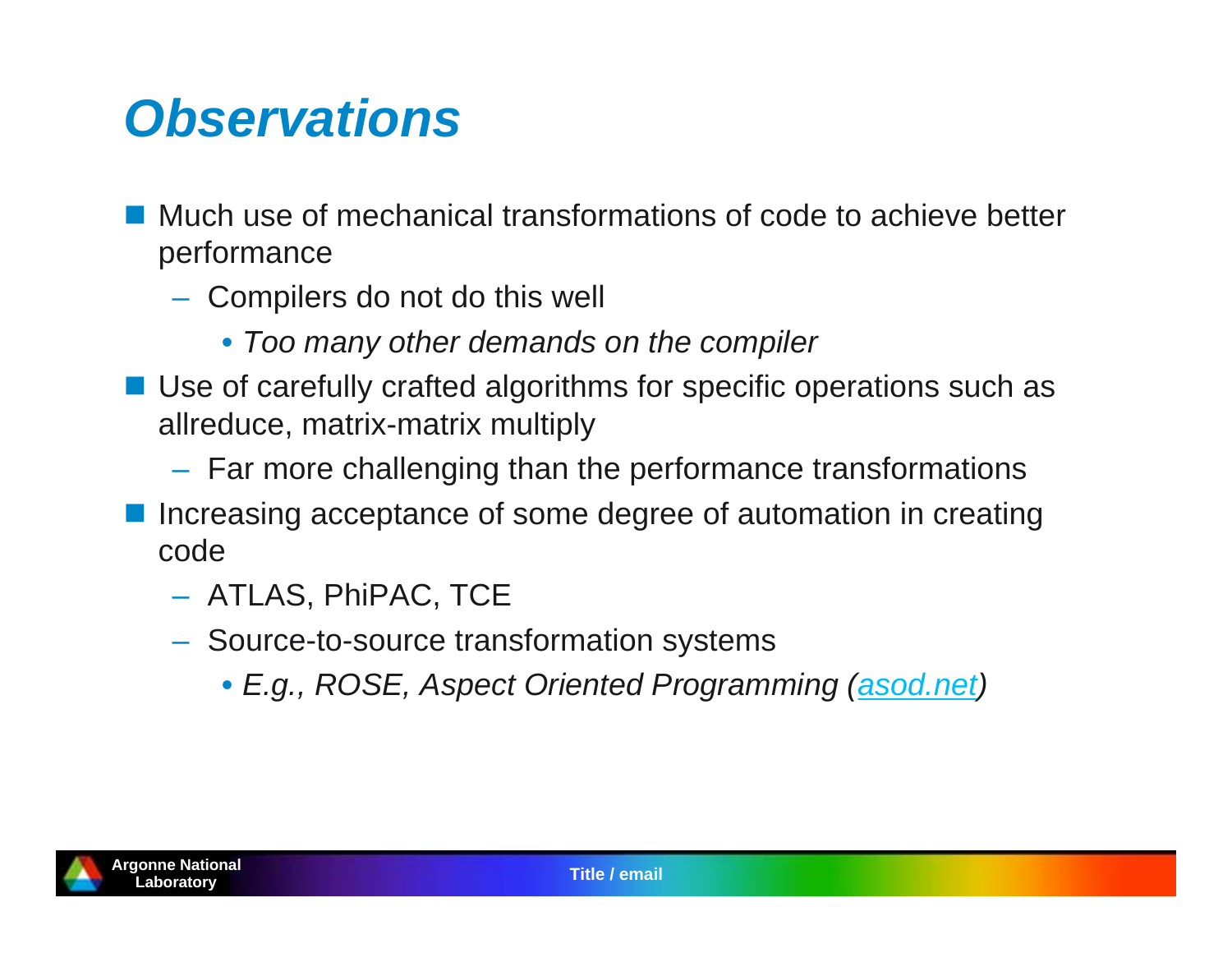## *Key Observations*

- $\overline{\mathbb{R}^2}$  90/10 rule
	- current languages adequate for 90% of code
	- 10% of code causes 90% of trouble
- **Memory hierarchy issues a major source of problems** 
	- Significant effort is put into relatively mechanical transformations of code
	- Other transformations are avoided because of their negative impact on the readability and maintainability of the code.
		- *Example is loop fusion for routines that sweep over a mesh to apply different physics. Fusion, needed to reduce memory bandwidth requirements, breaks modularity of routines written by different groups.*

■ Coordination of distributed data structures another major source of problems

- – But the need for performance encourages a global/local separation
	- *Reflected in PGAS languages*
- **New languages may help, but not anytime soon** 
	- New languages will never be the entire solution
	- Applications need help now

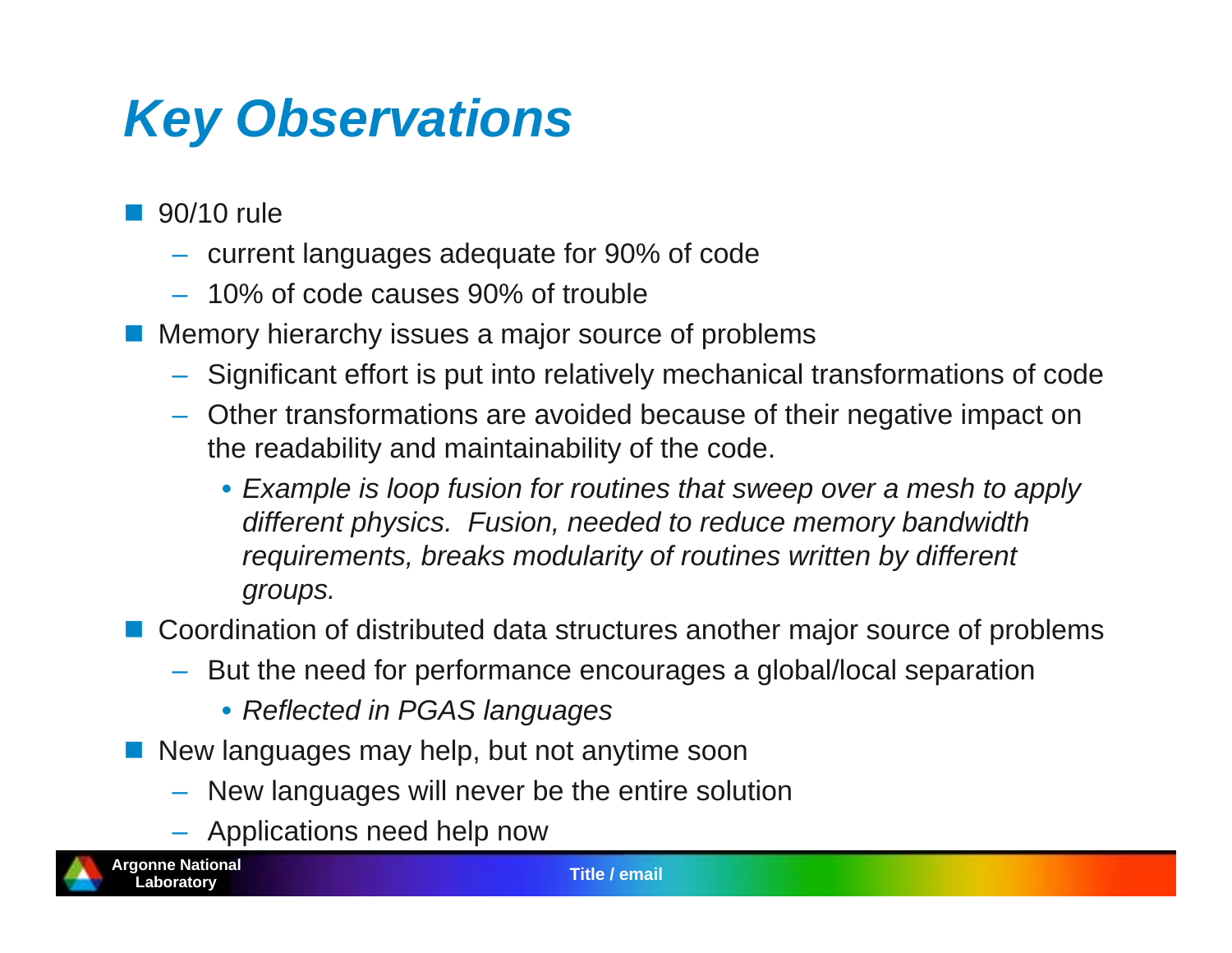### *One Possible Approach*

- Use annotations to augment existing languages
	- $-$  Not a new approach; used in HPF, OpenMP, others
	- $-$  Some applications already use this approach for performance portability
		- *WRF weather code*
- **E** Annotations do have limitations
	- $-$  Fits best when most of the code is independent of the parts affected by the annotations
	- $-$  Limits optimizations that are available to approaches that augment the language (e.g., telescoping languages)
- But they also have many advantages...

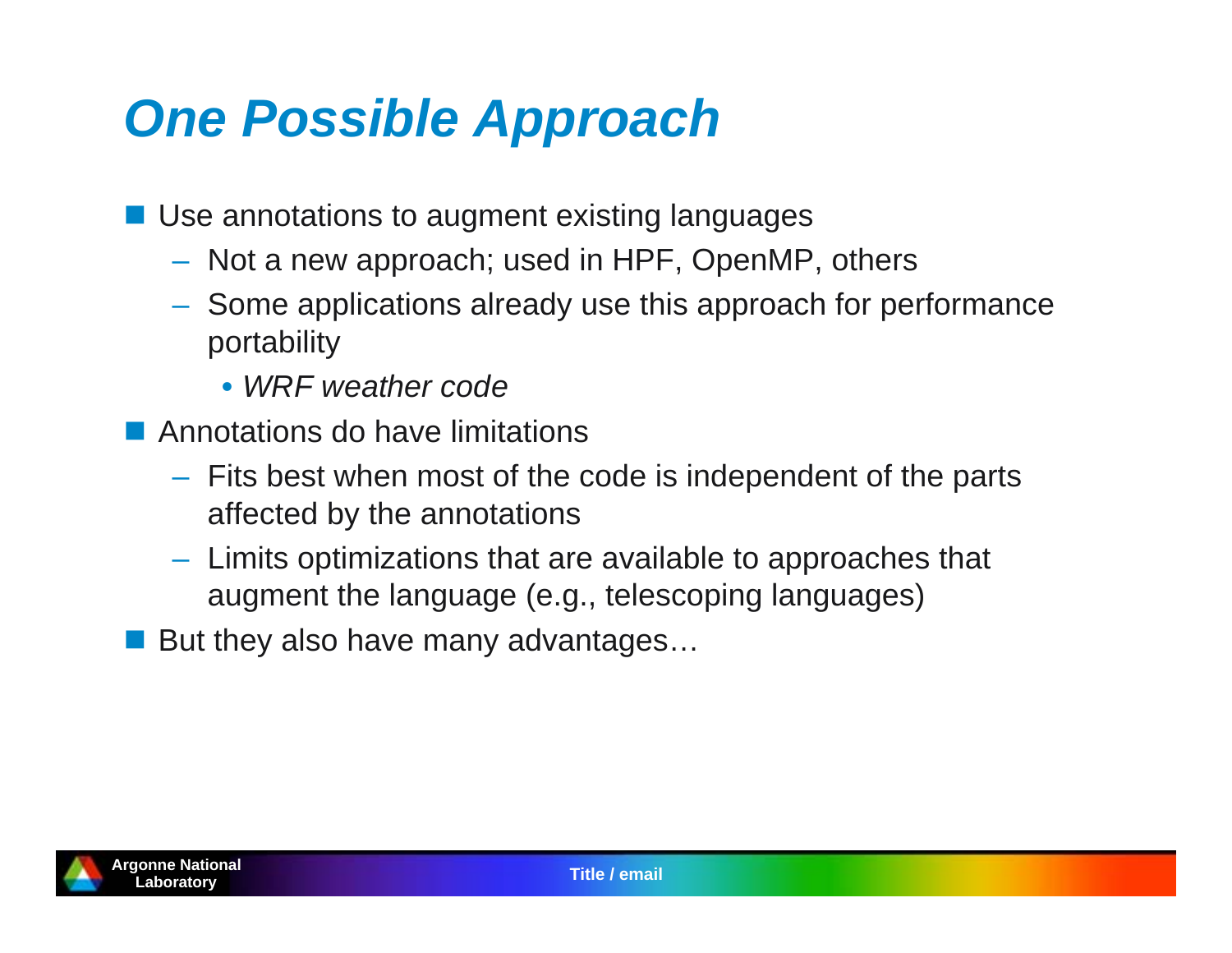#### *Annotations example: STREAM triad.c for BG/L* void triad(double \*a, double \*b, double \*c, int n)

```
void triad(double *a, double *b, d
{
  int i;
 double ss = 1.2;
 /* --Align;;var:a,b,c;; */
 for (i=0; i< n; i++)|a[i] = b[i] + s s^* c[i]; /* --end Align */
}
                                           {
                                           #pragma disjoint (*c,*a,*b)
                                             int i;
                                            double ss = 1.2;
                                            \prime^* --Align;;var:a,b,c;; \prime\primeif ( ((int)(a) | (int)(b) | (int)(c)) & 0xf == 0) {
                                             \_alignx(16,a);\_alignx(16,b);\_alignx(16,c);for (i=0;i < n;i++) {
                                              a[i] = b[i] + ss<sup>*</sup>c[i]; }
                                            } 
                                            else {
                                             for (i=0; i < n; i++) {
                                                 a[i]=b[i] + ss<sup>*</sup>c[i];}
                                            /* --end Align */
```


}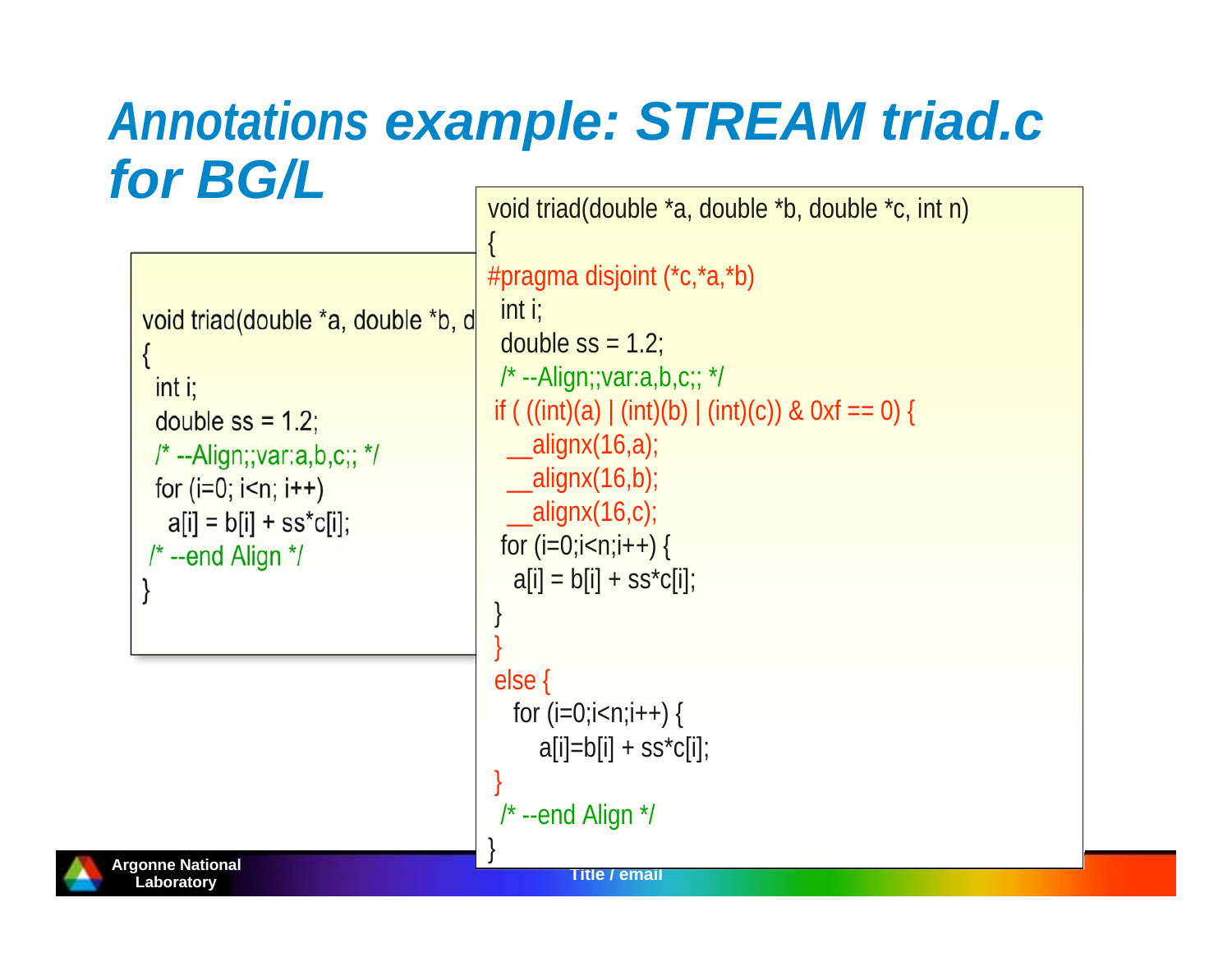#### *Simple annotation example: STREAM triad.c on BG/L*





**Laboratory Title / email**